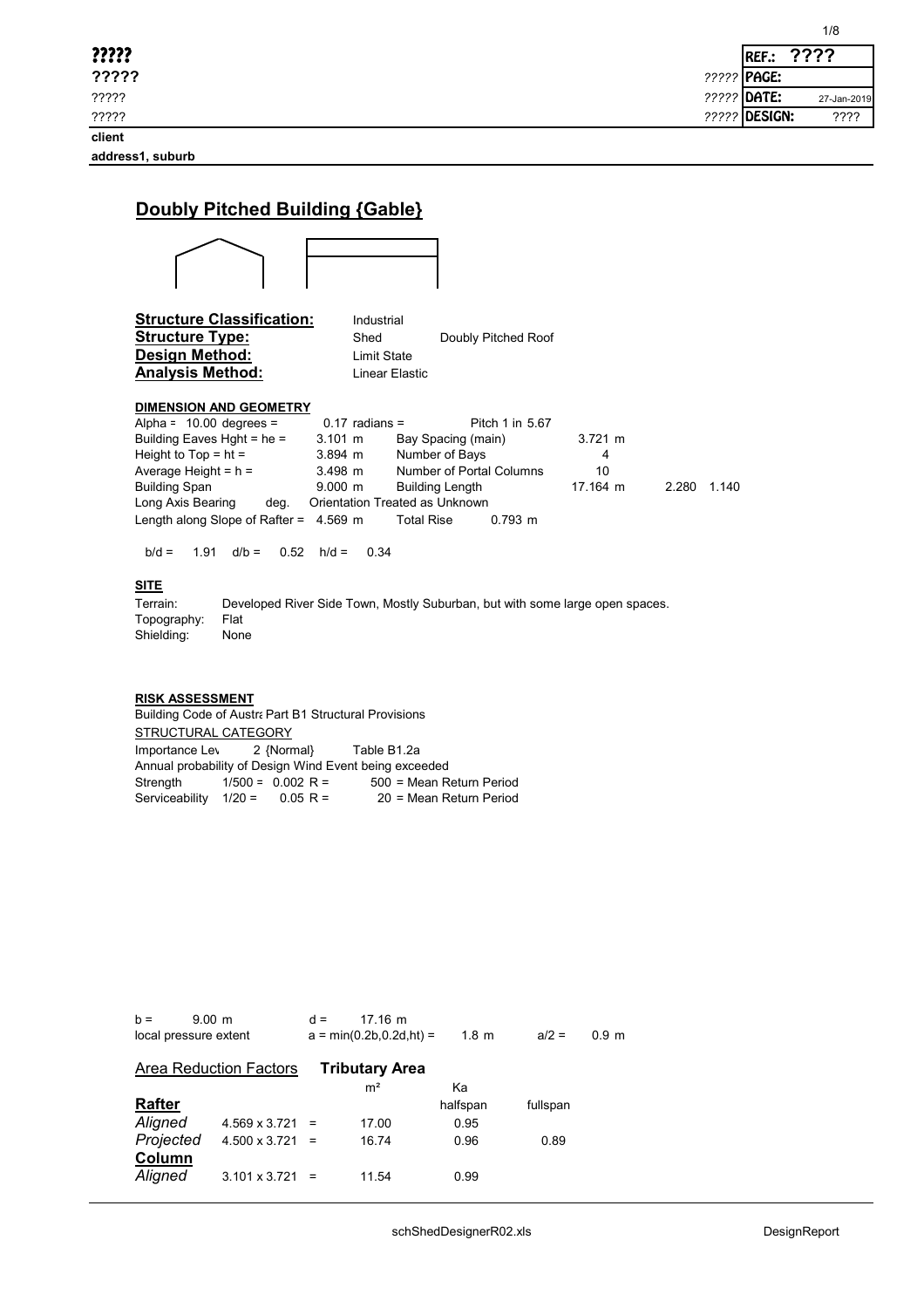| ?????       |
|-------------|
| <b>ממממ</b> |

#### **address1, suburb**

|                                        |           |            |  | ASSESSMENT OF DESIGN WIND SPEED : SITE AND BUILDING HEIGHT AND ORIENTATION | AS1170.2:2002 |
|----------------------------------------|-----------|------------|--|----------------------------------------------------------------------------|---------------|
| ASSESSMENT OF SITE AND BUILDING HEIGHT |           |            |  |                                                                            |               |
| Importance Lou                         | ) Mormall | TableD4.2a |  |                                                                            |               |

Importance Levell 2 {Normal} Table B1.2a Annual probability of Design Wind Event being exceeded

Strength  $1/500 = 0.002$  R = 500

Serviceability  $1/20 = 0.05$  R = 20

**Location :** South Australia

**Major Region** A **SubRegion** 1 **Region** A1 Non-Cyclonic sensitivity {static analysis acceptable} C[dyn] 1 46/ht = 11.81

Average Building Height =  $h$ [av 3.498 m

|                      | N     | <b>NE</b> | Е     | <b>SE</b> | s     | sw    | W     | NW          |                  |
|----------------------|-------|-----------|-------|-----------|-------|-------|-------|-------------|------------------|
|                      | 0     | 45        | 90    | 135       | 180   | 225   | 270   | 315         | degrees          |
| Tcat                 | 2.5   | 2.5       | 2.5   | 2.5       | 2.5   | 2.5   | 2.5   | 2.5         |                  |
| $V[R, u] =$          | 45    | 45        | 45    | 45        | 45    | 45    | 45    |             | $45 \text{ m/s}$ |
| $M[d] =$             | 1.00  | 1.00      | 1.00  | 1.00      | 1.00  | 1.00  | 1.00  | 1.00        |                  |
| $M[z, cat] =$        | 0.87  | 0.87      | 0.87  | 0.87      | 0.87  | 0.87  | 0.87  | 0.87        |                  |
| $M[s] =$             | 1.00  | 1.00      | 1.00  | 1.00      | 1.00  | 1.00  | 1.00  | 1.00        |                  |
| $M[t] =$             | 1.00  | 1.00      | 1.00  | 1.00      | 1.00  | 1.00  | 1.00  | 1.00        |                  |
| M[z,cat              | 0.87  | 0.87      | 0.87  | 0.87      | 0.87  | 0.87  | 0.87  | 0.87        |                  |
| $V[sit, \beta, u] =$ | 39.15 | 39.15     | 39.15 | 39.15     | 39.15 | 39.15 | 39.15 | $39.15$ m/s |                  |
|                      |       |           |       |           |       |       |       |             |                  |

Maximum Expected wind speed at SITE for strength limit state = **V[sit,**b**,u] = 39.15 m/s**  $V[R,s]$  = 37  $V[R,s]/V[R,u]$  0.822  $(Vs/Vu)^{2}$  = 0.68

### **ASSESSMENT OF BUILDING ORIENTATION**

Long Axis Bearing deg. Orientation Treated as Unknown 1

| Face Bearing                            | 0.0   |       |       |       | 0.0              |       |       |                       | degrees       |
|-----------------------------------------|-------|-------|-------|-------|------------------|-------|-------|-----------------------|---------------|
| Sector Bdry                             | 0.01  | 0.01  | 0.01  | 0.01  | 0.0 <sub>l</sub> | 0.0   | 0.0   |                       | $0.0$ degrees |
| $V[sector] =$                           | 39.15 | 39.15 | 39.15 | 39.15 | 39.15            | 39.15 | 39.15 | $39.15 \, \text{m/s}$ |               |
| Θ                                       |       |       | 90    |       | 180              |       | 270   |                       | degrees       |
| $V$ [des, $\Theta,$ u] = $\blacksquare$ | 39.15 |       | 39.15 |       | 39.15            |       | 39.15 |                       | lm/s          |
| $q$ [ref] =                             | 0.92  |       | 0.92  |       | 0.92             |       | 0.92  |                       | kPa           |

## $q[ref] = (0.5 \rho[air]) \text{ V}[des, \Theta, u]^2$



Upper wind Class #N/A #N/A **AN/A Lower wind Class** #N/A #N/A

????? REF.: 2007. REF.: 2008. REF.: 2008. REF.: 2008. REF.: 2008. REF.: 2008. REF.: 2008. REF.: 2008. REF.: 20 **?????** *?????* PAGE: ????? *?????* DATE: **????** 27-Jan-2019

????? *?????* DESIGN: ????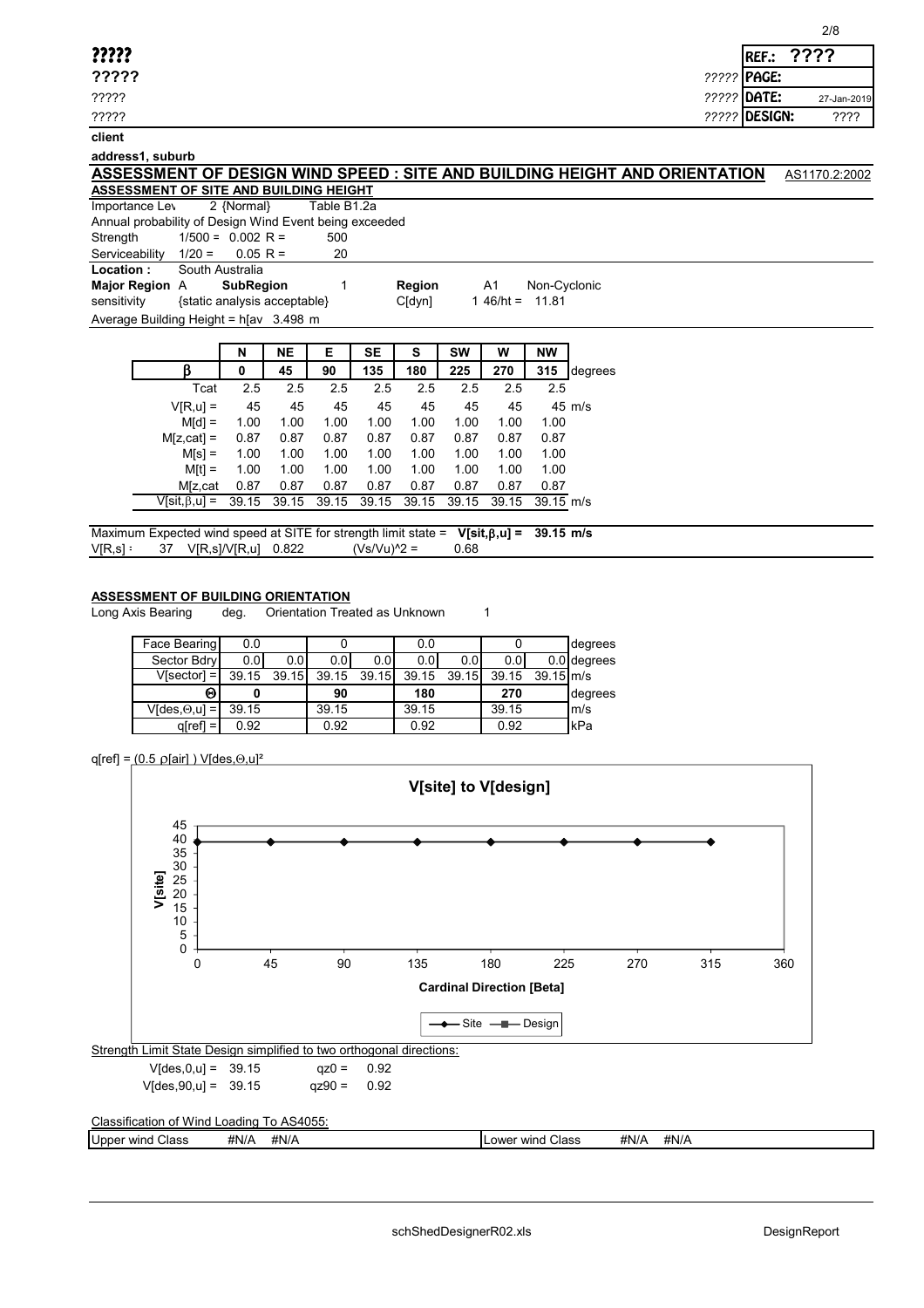| ?????                                                                                                                                                  | ????<br>REF.:                                                                                                                              |
|--------------------------------------------------------------------------------------------------------------------------------------------------------|--------------------------------------------------------------------------------------------------------------------------------------------|
| ?????                                                                                                                                                  | ????? PAGE:                                                                                                                                |
| ?????                                                                                                                                                  | ????? DATE:<br>27-Jan-2019                                                                                                                 |
| ?????                                                                                                                                                  | ????? DESIGN:<br>????                                                                                                                      |
| client                                                                                                                                                 |                                                                                                                                            |
| address1, suburb                                                                                                                                       |                                                                                                                                            |
| <b>PRESSURE COEFFICIENTS : BUILDING</b><br><b>Reference Conditions</b>                                                                                 | Reference Conditions                                                                                                                       |
| $V[des, 0, u] = 39.15$ m/s<br>$qz0 =$<br>0.92 kPa                                                                                                      | $V[des, 90, u] = 39.15$ m/s<br>$qz90 =$<br>0.92                                                                                            |
| Internal Pressure Coefficents                                                                                                                          |                                                                                                                                            |
| $Cpi1 =$<br>$-0.3$ pi =<br>$-0.28$ kPa<br>$Cpi2 =$<br>$0.4 \text{pi} =$<br>0.37 kPa                                                                    | $-0.3$ pi =<br>$Cpi1 =$<br>-0.28 kPa<br>$Cpi2 =$<br>$0.4 \text{ pi} =$<br>0.37 kPa                                                         |
| $\mathbf{\Theta} = \mathbf{0}$<br>Transverse                                                                                                           | $\Theta = 90$<br>Longitudinal                                                                                                              |
|                                                                                                                                                        | $\rightarrow$                                                                                                                              |
| Dimension & Geometric Considerations                                                                                                                   |                                                                                                                                            |
| $h =$<br>$3.498$ m<br>$he =$<br>$3.101 \; m$                                                                                                           | $3.894$ m<br>3.498 m<br>$h =$<br>$ht =$                                                                                                    |
| 17.16 m<br>9.00 m<br>$b = length$<br>$d = span$<br>$h/d =$<br>0.34                                                                                     | $9.000$ m<br>$d =$ length<br>$17.16 \; m$<br>$b = span$<br>$h/d =$<br>0.23                                                                 |
| $\alpha >= 10$<br>Table 3.4.3<br>0                                                                                                                     | Table 3.4.3.2(A)                                                                                                                           |
| $\overline{UD}$<br>WL1<br>$heta=0$<br>roof<br>wall<br>wall                                                                                             | $\overline{\textsf{WL2}}$<br>$\overline{UD}$<br>roof<br>$0=90$<br>wall<br>wall                                                             |
| W<br>U<br>DIL<br>0.5h<br>1 <sub>h</sub><br>2h<br>3h<br>d<3h                                                                                            | W<br>2h<br>0.5h<br>1 <sub>h</sub><br>3h<br>d > 3h                                                                                          |
| 1.749 3.498 6.995 10.493<br>9.000                                                                                                                      | 1.749 3.498<br>6.995 10.493 17.164                                                                                                         |
| $-0.3$ Cpe<br>Cpe<br>0.70<br>$-0.81$<br>$-0.81$<br>$-0.81$<br>$-0.81$<br>$-0.41$                                                                       | 0.70<br>$-0.90$<br>$-0.40$<br>$-0.90$<br>$-0.50$<br>$-0.30$<br>$-0.20$                                                                     |
| $-0.28$ p[e]<br>$-0.71$<br>$-0.71$<br>$-0.71$<br>$-0.71$<br>$-0.36$<br>p[e]<br>[kPa]<br>0.64<br>$p[e] = Cpe$ . qz. Ka {for roof and side walls}<br>NB: | $-0.79$<br>$-0.79$<br>$-0.44$<br>[kPa]<br>0.64<br>$-0.26$<br>$-0.18$<br>$-0.37$<br>$p[e]$ = Cpe . qz . Ka {for roof and side walls}<br>NB: |
|                                                                                                                                                        |                                                                                                                                            |
| WL1<br>$\theta = 0$<br>side wall<br>S                                                                                                                  | WL2<br>$\theta = 90$<br>side wall<br>S                                                                                                     |
| 3h<br>d<3h<br>1h<br>2h                                                                                                                                 | 3h<br>d > 3h<br>1h<br>2h                                                                                                                   |
| 3.498<br>6.995 10.493 9.000                                                                                                                            | 6.995 10.493 17.164<br>3.498                                                                                                               |
| $-0.65$<br>$-0.5$<br>Cpe<br>$-0.3$<br>$-0.3$                                                                                                           | $-0.65$<br>$-0.5$<br>Cpe<br>$-0.3$<br>$-0.2$                                                                                               |
| $-0.59$<br>[kPa]<br>$-0.46$<br>$-0.27$<br>$-0.27$<br> p[e]<br>$p = Cpe.ka.qz$ {roof & side walls only}<br>$p = Cpe.qz$                                 | $-0.59$<br>[kPa]<br>$-0.46$<br>$-0.27$<br>$-0.18$<br> p[e]<br>$p = Cpe.ka.qz$ {roof & side walls only}                                     |
|                                                                                                                                                        |                                                                                                                                            |
| $\Theta = 180$<br>Transverse                                                                                                                           | $\Theta = 270$<br>Longitudinal                                                                                                             |
|                                                                                                                                                        |                                                                                                                                            |
|                                                                                                                                                        | $\leftarrow$                                                                                                                               |
|                                                                                                                                                        |                                                                                                                                            |
| 3.498 m<br>$he =$<br>$3.101 \; m$<br>$h =$                                                                                                             | 3.498 m<br>$ht =$<br>3.894 m<br>$h =$                                                                                                      |
| 17.16 m<br>$b = length$<br>9.00 m<br>$d = span$                                                                                                        | 9.000 m<br>$d = length$<br>17.16 m<br>$b = span$                                                                                           |
| $h/d =$<br>0.34<br>Table 3.4.3<br>0<br>1.                                                                                                              | $h/d =$<br>0.23<br>Table 3.4.3.2(A)                                                                                                        |
| UD<br>WL1<br>$\theta = 0$<br>roof<br>wall<br>wall                                                                                                      | <b>UD</b><br>WL2<br>$\theta = 90$<br>wall<br>roof<br>wall                                                                                  |
| W<br>U<br>DIL<br>1h<br>2h<br>3h<br>0.5h<br>d<3h                                                                                                        | W<br>2h<br>3h<br>0.5h<br>1 <sub>h</sub><br>d > 3h                                                                                          |
| 6.995 10.493<br>1.749 3.498<br>9.000                                                                                                                   | 6.995 10.493 17.164<br>1.749 3.498                                                                                                         |
| $-0.3$ Cpe<br>Cpe<br>0.70<br>$-0.81$<br>$-0.81$<br>$-0.81$<br>$-0.81$<br>$-0.41$                                                                       | 0.70<br>$-0.90$<br>$-0.50$<br>$-0.40$<br>$-0.90$<br>$-0.30$<br>$-0.20$                                                                     |
| $-0.36$<br>$-0.28$ p[e]<br>[kPa]<br>0.64<br>$-0.71$<br>$-0.71$<br>$-0.71$<br>$-0.71$<br>p[e]                                                           | $-0.79$<br>$-0.26$<br>$-0.37$<br>[kPa]<br>0.64<br>$-0.79$<br>$-0.44$<br>$-0.18$<br>NB:                                                     |
| p[e] = Cpe . qz . Ka {for roof and side walls}<br>NB:<br>WL1<br>$\theta = 0$<br>S                                                                      | p[e] = Cpe . qz . Ka {for roof and side walls}<br>side wall<br>WL <sub>2</sub><br>$\theta = 90$<br>S                                       |
| side wall                                                                                                                                              |                                                                                                                                            |
| 2h<br>d<3h<br>1h<br>3h                                                                                                                                 | 2h<br>d > 3h<br>1h<br>3h                                                                                                                   |
| 3.498<br>6.995 10.493<br>9.000                                                                                                                         | 3.498<br>6.995<br>10.493 17.164                                                                                                            |
| $-0.65$<br>$-0.50$<br>$-0.30$<br>$-0.30$<br>Cpe<br>[kPa]<br>$-0.59$<br>$-0.46$<br>$-0.27$<br>$-0.27$<br>p[e]                                           | $-0.50$<br>$-0.65$<br>$-0.30$<br>Cpe<br>$-0.20$<br>$-0.59$<br>[kPa]<br>$-0.46$<br> p[e]<br>$-0.27$<br>$-0.18$                              |
| $p = Cpe.ka.qz$ {roof & side walls only}<br>$p = Cpe.qz$                                                                                               | $p = Cpe.ka.qz$ {roof & side walls only}                                                                                                   |
|                                                                                                                                                        |                                                                                                                                            |

3/8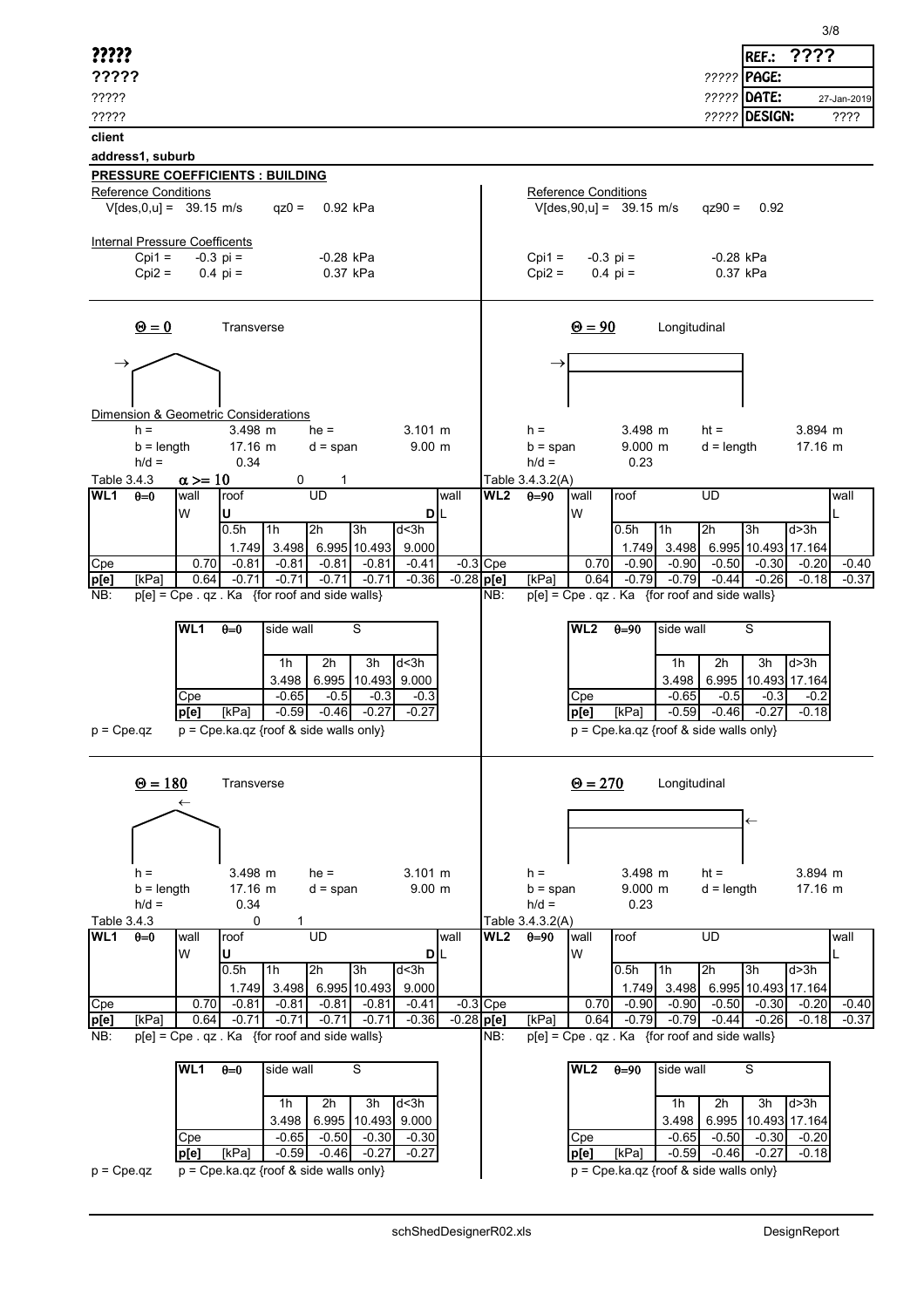|                                                                                                                                                                                                    | 4/8                                                                                                                                             |
|----------------------------------------------------------------------------------------------------------------------------------------------------------------------------------------------------|-------------------------------------------------------------------------------------------------------------------------------------------------|
| ?????                                                                                                                                                                                              | ????<br>REF.:                                                                                                                                   |
| ?????                                                                                                                                                                                              | ????? PAGE:                                                                                                                                     |
| ?????                                                                                                                                                                                              | ????? DATE:<br>27-Jan-2019                                                                                                                      |
| ?????                                                                                                                                                                                              | ????? DESIGN:<br>????                                                                                                                           |
| client                                                                                                                                                                                             |                                                                                                                                                 |
| address1, suburb                                                                                                                                                                                   |                                                                                                                                                 |
| DRAG LOADING & UPLIFT : BUILDING                                                                                                                                                                   |                                                                                                                                                 |
| $\Theta = 0$<br>Transverse                                                                                                                                                                         | $\underline{\Theta} = 90$<br>Longitudinal                                                                                                       |
|                                                                                                                                                                                                    |                                                                                                                                                 |
|                                                                                                                                                                                                    |                                                                                                                                                 |
|                                                                                                                                                                                                    |                                                                                                                                                 |
| $Cf =$<br>0.01                                                                                                                                                                                     | $Cf =$<br>0.01                                                                                                                                  |
| $Kc =$<br>$\overline{1}$                                                                                                                                                                           | $Kc =$<br>$\overline{1}$                                                                                                                        |
| $d/h =$<br>2.573 no drag {long building}<br>$Cfig =$<br>0.01<br>$d/b =$<br>0.524 no drag {wide building} Cdyn =<br>1                                                                               | 4.91 drag {long building}<br>$Cfig =$<br>$d/h =$<br>0.01<br>1.91 no drag {wide building} Cdyn =<br>$d/b =$<br>$\mathbf{1}$                      |
| <b>Frictional Drag</b>                                                                                                                                                                             | <b>Frictional Drag</b>                                                                                                                          |
| Area                                                                                                                                                                                               | Area                                                                                                                                            |
| $\mathbf 0$<br>Roof<br>$b(d-4h)$                                                                                                                                                                   | 28.56<br>$b(d-4h)$<br>Roof                                                                                                                      |
| $\Omega$<br>Wall<br>$2h(d-4h)$                                                                                                                                                                     | 22.2<br>Wall<br>$2h(d-4h)$                                                                                                                      |
| Roof<br>Wall<br>$\sqrt{F1}$ = smooth/parallel to ribs<br>0.00<br>0.00 kN                                                                                                                           | Roof<br>Wall<br>$F1$ = smooth/parallel to ribs<br>0.26<br>0.20 kN                                                                               |
| 2F1 = across corrugations<br>0.00 kN<br>0.00                                                                                                                                                       | $2F1$ = across corrugations<br>0.41 kN<br>0.53                                                                                                  |
| $4F1$ = across ribs<br>0.00 kN<br>0.00                                                                                                                                                             | $\sqrt{4F1}$ = across ribs<br>0.82 kN<br>1.05                                                                                                   |
| $Cfig = Cf. Kc$                                                                                                                                                                                    | $Cfig = Cf. Kc$                                                                                                                                 |
| f = $(0.5 \text{ }\rho[\text{air}] \text{ } \text{V}[{\text{des}},\Theta,\text{u}]^2 \text{ } \text{ } \text{ } \text{ } \text{ } C[\text{fig}] \text{ } \text{ } \text{ } \text{ } C[\text{dyn}]$ | f = $(0.5 \text{ }\rho[\text{air}] \text{ } \text{V}[\text{des},\Theta,\text{u}]^2 \text{ } \text{C}[\text{fig}] \text{ } \text{C}[\text{dyn}]$ |
| f = q[ref] C[fig] C[dyn]                                                                                                                                                                           | f = q[ref] C[fig] C[dyn]                                                                                                                        |
| Uplift                                                                                                                                                                                             | Uplift                                                                                                                                          |
| $=$ bd Cpn qz                                                                                                                                                                                      | $=$ bd Cpn qz                                                                                                                                   |
| Total = $-115.2$ kN                                                                                                                                                                                | Total = $-127.9$ kN                                                                                                                             |
| kN/column                                                                                                                                                                                          | kN/column                                                                                                                                       |
| $\Theta = 180$<br>Transverse                                                                                                                                                                       | $\Theta = 270$<br>Longitudinal                                                                                                                  |
| $\leftarrow$                                                                                                                                                                                       |                                                                                                                                                 |
|                                                                                                                                                                                                    |                                                                                                                                                 |
|                                                                                                                                                                                                    |                                                                                                                                                 |
| $Cf =$<br>0.01                                                                                                                                                                                     | $Cf =$<br>0.01                                                                                                                                  |
| $Kc =$<br>$\overline{1}$                                                                                                                                                                           | $Kc =$<br>$\overline{1}$                                                                                                                        |
| $d/h =$<br>2.573 no drag {long building} Cfig =<br>0.01                                                                                                                                            | $d/h =$<br>4.91 drag {long building}<br>$Cfig =$<br>0.01                                                                                        |
| $d/b =$<br>0.524 no drag {wide building} Cdyn =<br>1<br><b>Frictional Drag</b>                                                                                                                     | 1.91 no drag {wide building} Cdyn =<br>$d/b=$<br>$\overline{1}$<br><b>Frictional Drag</b>                                                       |
| Area                                                                                                                                                                                               | Area                                                                                                                                            |
| $b(d-4h)$<br>0<br>Roof                                                                                                                                                                             | 28.56<br>$b(d-4h)$<br>Roof                                                                                                                      |
| Wall<br>$2h(d-4h)$<br>0                                                                                                                                                                            | $2h(d-4h)$<br>22.2<br>Wall                                                                                                                      |
| Wall<br>Roof<br>$\sqrt{F1}$ = smooth/parallel to ribs<br>0.00<br>0.00 kN                                                                                                                           | Wall<br>Roof<br>$F1$ = smooth/parallel to ribs<br>0.26<br>0.20 kN                                                                               |
| 2F1 = across corrugations<br>0.00<br>0.00 kN                                                                                                                                                       | 2F1 = across corrugations<br>0.41 kN<br>0.53                                                                                                    |
| $4F1$ = across ribs<br>0.00 kN<br>0.00                                                                                                                                                             | $\sqrt{4F1}$ = across ribs<br>0.82 kN<br>1.05                                                                                                   |
| $Cfig = Cf. Kc$                                                                                                                                                                                    | $Cfig = Cf. Kc$                                                                                                                                 |
| $f = (0.5 \text{ p}[\text{air}] \text{ V}[\text{des}, \Theta, u]^2 \text{ C}[\text{fig}] \text{ C}[\text{dyn}]$                                                                                    | $f = (0.5 \text{ }\rho[\text{air}] \text{ } \text{V[des,}\Theta,\text{u}]^2 \text{ } \text{C[fig]} \text{ } \text{C[dyn]}$                      |
| f = q[ref] C[fig] C[dyn]                                                                                                                                                                           | f = q[ref] C[fig] C[dyn]                                                                                                                        |
| <b>Uplift</b>                                                                                                                                                                                      | <b>Uplift</b>                                                                                                                                   |
| $=$ bd Cpn qz                                                                                                                                                                                      | $=$ bd Cpn qz                                                                                                                                   |
| Total = $-115.2$ kN                                                                                                                                                                                | Total = $-127.9$ kN                                                                                                                             |
| kN/column                                                                                                                                                                                          | kN/column                                                                                                                                       |
|                                                                                                                                                                                                    |                                                                                                                                                 |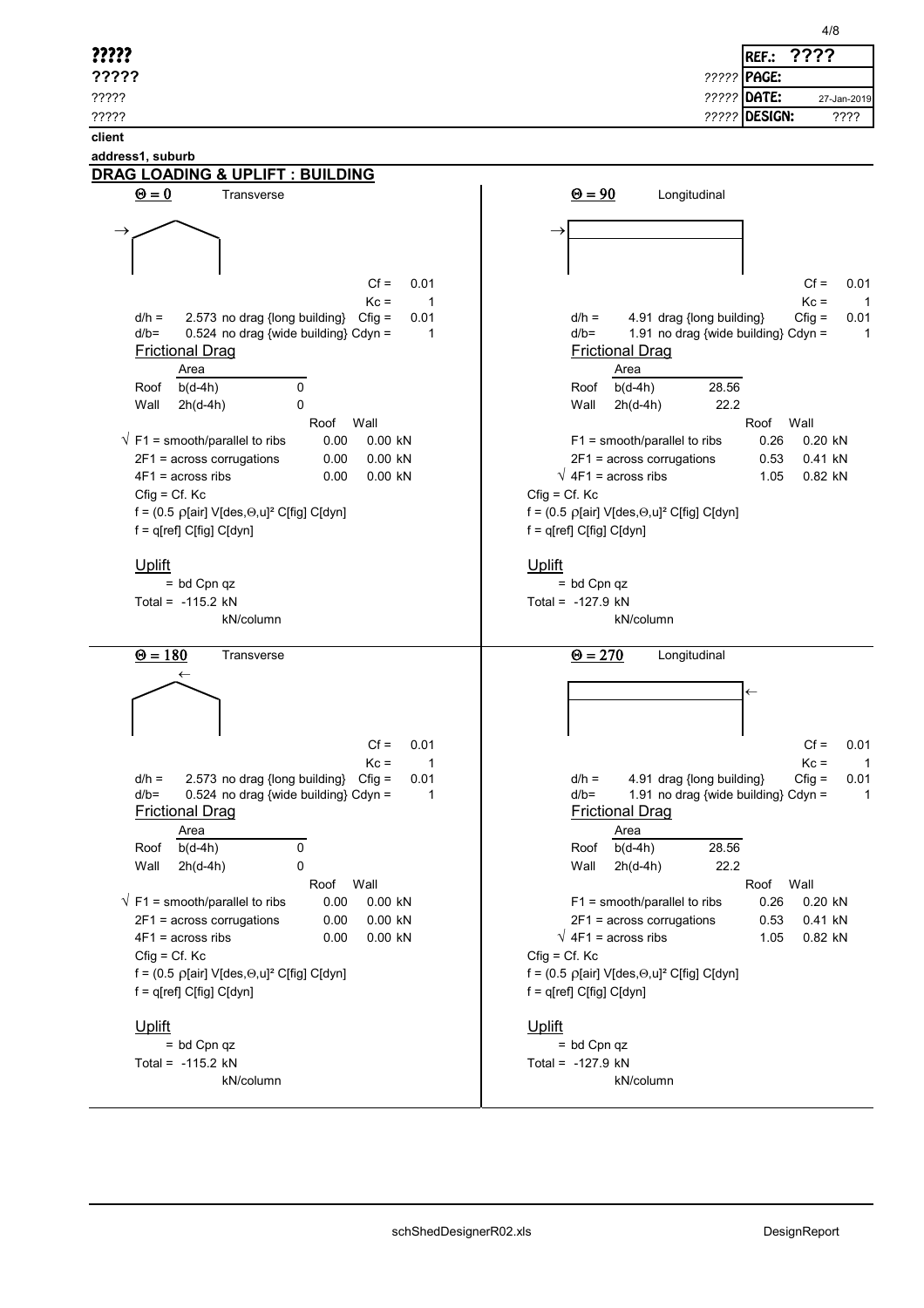| ????? |             | <b>IREF.:</b> |
|-------|-------------|---------------|
| ????? | ????? PAGE: |               |

????? *?????* DATE:

????? *?????* DESIGN: ????

**client**

**address1, suburb**

# **FRAME LOADING**

| Loadcase | 11                          | <b>Thickness</b>                                                                            | Span | Width | Area                                                                 | kg/m <sup>3</sup> | kg/m <sup>2</sup> kg/m        |         | kg                | kPa                   | kN/m  | kN        |
|----------|-----------------------------|---------------------------------------------------------------------------------------------|------|-------|----------------------------------------------------------------------|-------------------|-------------------------------|---------|-------------------|-----------------------|-------|-----------|
| Number   |                             | mm                                                                                          | m    | m     | m <sup>2</sup>                                                       |                   |                               |         |                   | $=$ kN/m <sup>2</sup> |       |           |
|          | 10 SWT = Self weight        |                                                                                             |      |       |                                                                      |                   |                               |         |                   |                       |       |           |
|          |                             | Determined by the frame analysis software (Microstran/MultiFrame) for the members analysed. |      |       |                                                                      |                   |                               |         |                   |                       |       |           |
|          |                             |                                                                                             |      |       |                                                                      |                   |                               |         |                   |                       |       |           |
|          |                             |                                                                                             |      |       |                                                                      |                   |                               |         |                   |                       |       |           |
|          | $20$ DL = DeadLoad          |                                                                                             |      |       |                                                                      |                   |                               |         |                   |                       |       |           |
|          | Roof                        |                                                                                             |      |       |                                                                      |                   |                               |         |                   |                       |       |           |
|          | Cladding                    |                                                                                             |      |       |                                                                      |                   |                               |         |                   | 0.04                  |       |           |
|          | Purlins                     |                                                                                             |      |       |                                                                      |                   |                               |         |                   | 0.02                  |       |           |
|          | 21 Total Roof DL            |                                                                                             |      | 3.721 |                                                                      |                   |                               |         | $\Sigma_{\rm DL}$ | 0.06                  | 0.21  |           |
|          |                             |                                                                                             |      |       |                                                                      |                   |                               |         |                   |                       |       |           |
|          | Ceiling                     |                                                                                             |      |       |                                                                      |                   |                               |         |                   |                       |       |           |
|          | Cladding                    |                                                                                             |      |       |                                                                      |                   |                               |         |                   |                       |       |           |
|          | <b>Battens</b>              |                                                                                             |      |       |                                                                      |                   |                               |         |                   |                       |       |           |
|          | 22 Total Ceiling DL         |                                                                                             |      | 3.721 |                                                                      |                   |                               |         | ∑DL               | 0.00                  | 0.00  |           |
|          |                             |                                                                                             |      |       |                                                                      |                   |                               |         |                   |                       |       |           |
|          |                             |                                                                                             |      |       |                                                                      |                   |                               |         |                   |                       |       |           |
|          | Wall                        |                                                                                             |      |       |                                                                      |                   |                               |         |                   |                       |       |           |
|          | Cladding                    |                                                                                             |      |       |                                                                      |                   |                               |         |                   | 0.04                  |       |           |
|          | Girts                       |                                                                                             |      |       |                                                                      |                   |                               |         |                   | 0.01                  |       |           |
|          | 23 Total Wall DL            |                                                                                             |      | 3.721 |                                                                      |                   |                               |         | $\Sigma_{\rm DL}$ | 0.05                  | 0.20  |           |
|          |                             |                                                                                             |      |       |                                                                      |                   |                               |         |                   |                       |       |           |
|          | <b>Internal Wall Lining</b> |                                                                                             |      |       |                                                                      |                   |                               |         |                   |                       |       |           |
|          | Cladding                    |                                                                                             |      |       |                                                                      |                   |                               |         |                   |                       |       |           |
|          | <b>Battens</b>              |                                                                                             |      |       |                                                                      |                   |                               |         |                   |                       |       |           |
|          |                             | 24 Total Internal Wall Lining                                                               |      | 3.721 |                                                                      |                   |                               |         | $\Sigma$ DL       | 0.00                  | 0.00  |           |
|          |                             |                                                                                             |      |       |                                                                      |                   |                               |         |                   |                       |       |           |
|          | Floor                       |                                                                                             |      |       |                                                                      |                   |                               |         |                   |                       |       |           |
|          |                             |                                                                                             |      |       |                                                                      |                   |                               |         |                   |                       |       |           |
|          | Decking                     |                                                                                             |      |       |                                                                      |                   |                               |         |                   |                       |       |           |
|          | Joists                      |                                                                                             |      |       |                                                                      |                   |                               |         |                   |                       |       |           |
|          | Partitions                  |                                                                                             |      |       |                                                                      |                   |                               |         |                   |                       |       |           |
|          | 25 Total Floor              |                                                                                             |      | 3.721 |                                                                      |                   |                               |         | ∑DL               | 0.00                  | 0.00  |           |
|          |                             |                                                                                             |      |       |                                                                      |                   |                               |         |                   |                       |       |           |
|          | 30 LL = LiveLoad            |                                                                                             |      |       |                                                                      |                   |                               |         | +++++++           |                       |       |           |
|          |                             | Roof (Non-Trafficable Roof)                                                                 |      |       | LL= (1.8/A + 0.12) EQ4.8.1.1                                         |                   |                               |         |                   |                       |       |           |
|          | Roof                        |                                                                                             |      |       | $9$ 3.721 33.49                                                      |                   | $\vert$ {on plan project LL = |         |                   | 0.25                  | 0.93  |           |
|          |                             |                                                                                             |      |       | {distributed along rafter} Fy{global, Y-axis}, Fy = LL cos (alpha) = |                   |                               |         |                   |                       | 0.916 |           |
|          |                             |                                                                                             |      |       |                                                                      |                   |                               |         |                   |                       |       |           |
|          | Floor                       |                                                                                             |      |       |                                                                      |                   |                               |         |                   |                       |       |           |
|          | $LL =$                      |                                                                                             |      | 3.721 |                                                                      |                   |                               |         |                   | $\mathbf 0$           | 0     |           |
|          |                             |                                                                                             |      |       |                                                                      |                   |                               |         |                   |                       |       |           |
|          |                             |                                                                                             |      |       |                                                                      |                   |                               |         |                   |                       |       |           |
|          |                             | 40 PL = Occassional Point Load                                                              |      |       |                                                                      |                   |                               |         |                   |                       |       |           |
|          | Roof                        |                                                                                             |      |       |                                                                      |                   |                               |         |                   |                       |       |           |
|          | PL                          |                                                                                             |      |       |                                                                      |                   |                               |         |                   |                       |       | 1.4       |
|          | Floor                       |                                                                                             |      |       |                                                                      |                   |                               |         |                   |                       |       |           |
|          | PL                          |                                                                                             |      |       |                                                                      |                   |                               |         |                   |                       |       |           |
|          |                             |                                                                                             |      |       |                                                                      |                   |                               |         |                   |                       |       |           |
|          | 50 Plant Loads              |                                                                                             |      |       |                                                                      |                   |                               |         |                   |                       |       |           |
|          | Air Conditioning            |                                                                                             |      |       |                                                                      |                   |                               |         |                   |                       |       |           |
|          |                             | <b>ACU</b>                                                                                  |      |       |                                                                      |                   |                               |         |                   | 0 NONE                |       | 0         |
|          |                             | R/A Duct                                                                                    |      |       |                                                                      |                   |                               |         |                   | 0 NONE                |       | $\pmb{0}$ |
|          |                             | S/A Duct                                                                                    |      |       |                                                                      |                   |                               |         |                   | 0 NONE                |       | $\pmb{0}$ |
|          | 51 Total Air Conditioning   |                                                                                             |      |       |                                                                      |                   |                               |         |                   | 0 NONE                |       | 0         |
|          |                             |                                                                                             |      |       |                                                                      |                   |                               |         |                   |                       |       |           |
|          |                             |                                                                                             |      |       |                                                                      |                   |                               |         |                   |                       |       |           |
|          |                             | 52 Over Head Electric Traveling Crane                                                       |      |       |                                                                      |                   |                               | $SWL =$ |                   | 0 NONE                |       | $\pmb{0}$ |
|          |                             |                                                                                             |      |       |                                                                      |                   |                               |         |                   |                       |       |           |

27-Jan-2019

**????**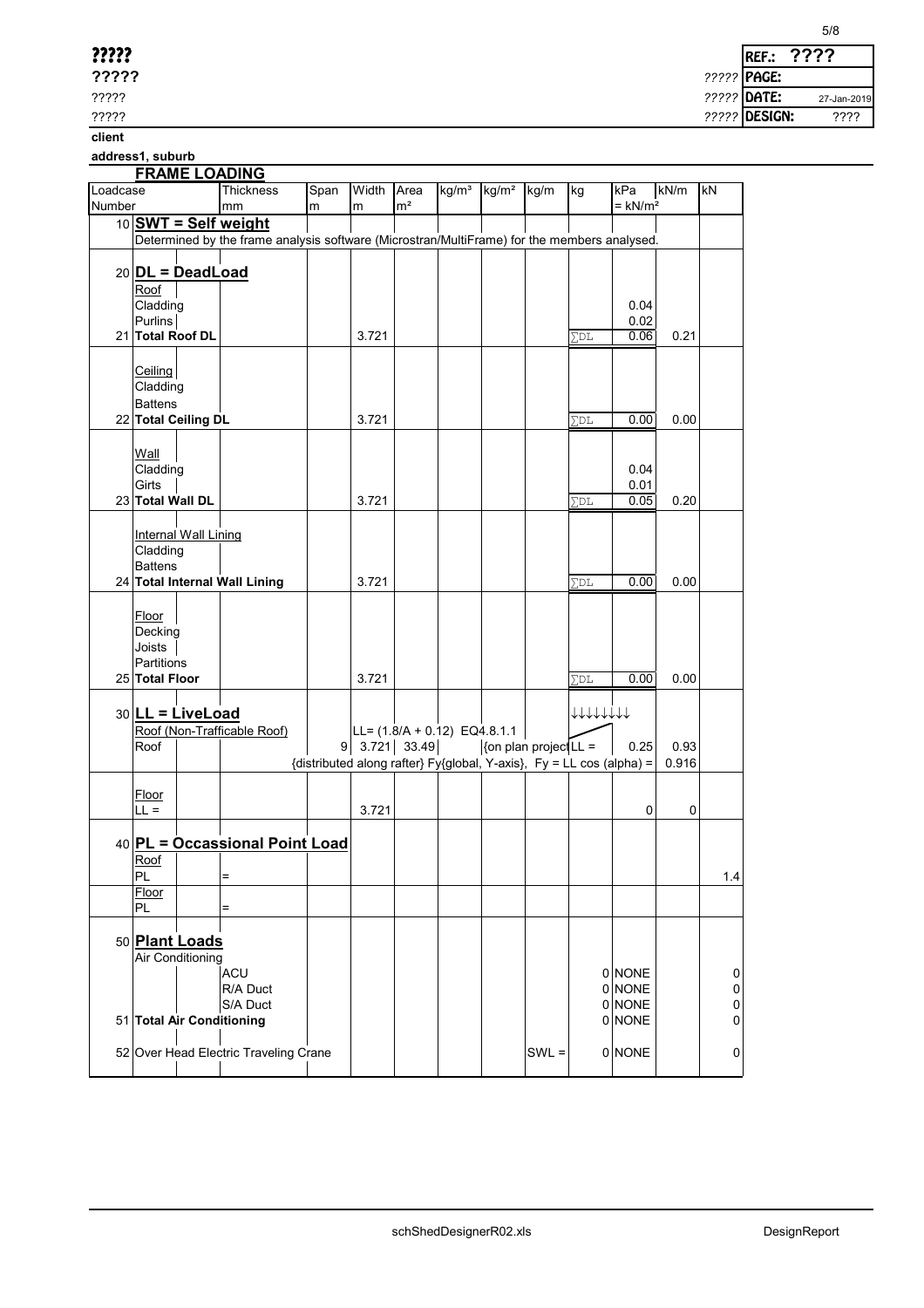| 7722<br>?????<br>REF.:<br>????? PAGE:<br>?????<br>????? DATE:<br>?????<br>27-Jan-2019<br><b>????? DESIGN:</b><br>????<br>?????<br>client<br><b>FRAME LOADING:</b><br>$\Theta = 0$<br>equivalent bending moments used to average distributed pressure coefficients<br>WL[t,j,k]<br>$t =$ direction code $[1 8]$<br>$j = Cpe code [12]$<br>$k = Cpi code [02]$<br>t=1 {theta=0}, t=2 (theta=45}, t=3 {theta=90}, t = 4 {theta=135}, t=5 {theta=180}, t=6 {theta=225}, t=7 {theta=270}, t=8 {theta=315}<br>Use Bending Moments for averaging theta=0 stepped wind pressures<br>$\mathbf 1$<br>$\underline{\Theta} = 0$<br>$\rightarrow$<br>wind<br><b>Direct'n</b><br>0.92 kPa<br>$qz =$<br>Load Width =<br>wall<br>3.721 m<br>roof<br>1 Raw Coefficients<br>$C$ fig<br>Loads [kN/m]<br>$ka =$<br>0.955<br>0.99<br>0.8<br>0.8<br>$kc =$<br>$kl =$<br>1<br>1<br>$kp =$<br>1<br>1<br>$-0.41$<br>$-2.12$<br>$-1.07$<br>$-0.81$<br>$-0.62$<br>$-0.31$<br>$\rightarrow$<br>$\rightarrow$<br>$\rightarrow$<br>0.7<br>$-0.238$<br>1.90<br>$-0.3$<br>0.554<br>$-0.81$<br>0.00<br>0.00<br>0.00<br>$-1.07$<br>$-2.12$<br>$\rightarrow$<br>1.90<br>$-0.81$<br>$WLn[1,1,0] = k[].WLe[1,1] - WL[1,0]$<br>0.99<br>0.955<br>$ka =$<br>0.8<br>0.8<br>$kc =$<br>$kl =$<br>1<br>1<br>1<br>1<br>$kp =$<br>$-0.41$<br>$-0.81$<br>$-0.62$<br>$-0.31$<br>$-2.12 -1.07$<br>$\rightarrow$<br>$\rightarrow$<br>$\rightarrow$<br>0.554<br>$-0.81$<br>0.7<br>1.90<br>$-0.238$<br>-0.3<br>$-0.30$<br>$-0.24$<br>$-0.82$<br>$-0.25$<br>$-1.30$<br>$\rightarrow$<br>2.72<br>0.01<br>$WLn[1,1,1] = k[] WLe[1,1] - WL[1,1]$<br>0.99 0.955<br>$ka =$<br>$kc =$<br>$0.8\,$<br>0.8<br>$kl =$<br>1<br>$\mathbf{1}$<br>$\mathbf{1}$<br>$kp =$<br>1<br>$-0.41$<br>$-2.12 - 1.07$<br>$-0.81$<br>$-0.31$<br>$-0.62$<br>$\rightarrow$<br>$\rightarrow$<br>$\rightarrow$<br>0.7<br>1.90<br>0.55<br>$-0.3$<br>$-0.24$<br>$-0.81$<br>0.32<br>0.40<br>1.10<br>$-3.22 -2.17$<br>$\rightarrow$<br>0.80<br>$-1.91$<br>WLn[ $1,1,2$ ] = k[].WLe[ $1,1$ ] - WLi[ $1,2$ ] |                  | 6/8 |
|---------------------------------------------------------------------------------------------------------------------------------------------------------------------------------------------------------------------------------------------------------------------------------------------------------------------------------------------------------------------------------------------------------------------------------------------------------------------------------------------------------------------------------------------------------------------------------------------------------------------------------------------------------------------------------------------------------------------------------------------------------------------------------------------------------------------------------------------------------------------------------------------------------------------------------------------------------------------------------------------------------------------------------------------------------------------------------------------------------------------------------------------------------------------------------------------------------------------------------------------------------------------------------------------------------------------------------------------------------------------------------------------------------------------------------------------------------------------------------------------------------------------------------------------------------------------------------------------------------------------------------------------------------------------------------------------------------------------------------------------------------------------------------------------------------------------------------------------------------------------------------------------------------------------------------------------------------------------------------------------------------------------|------------------|-----|
|                                                                                                                                                                                                                                                                                                                                                                                                                                                                                                                                                                                                                                                                                                                                                                                                                                                                                                                                                                                                                                                                                                                                                                                                                                                                                                                                                                                                                                                                                                                                                                                                                                                                                                                                                                                                                                                                                                                                                                                                                     |                  |     |
|                                                                                                                                                                                                                                                                                                                                                                                                                                                                                                                                                                                                                                                                                                                                                                                                                                                                                                                                                                                                                                                                                                                                                                                                                                                                                                                                                                                                                                                                                                                                                                                                                                                                                                                                                                                                                                                                                                                                                                                                                     |                  |     |
|                                                                                                                                                                                                                                                                                                                                                                                                                                                                                                                                                                                                                                                                                                                                                                                                                                                                                                                                                                                                                                                                                                                                                                                                                                                                                                                                                                                                                                                                                                                                                                                                                                                                                                                                                                                                                                                                                                                                                                                                                     |                  |     |
|                                                                                                                                                                                                                                                                                                                                                                                                                                                                                                                                                                                                                                                                                                                                                                                                                                                                                                                                                                                                                                                                                                                                                                                                                                                                                                                                                                                                                                                                                                                                                                                                                                                                                                                                                                                                                                                                                                                                                                                                                     |                  |     |
|                                                                                                                                                                                                                                                                                                                                                                                                                                                                                                                                                                                                                                                                                                                                                                                                                                                                                                                                                                                                                                                                                                                                                                                                                                                                                                                                                                                                                                                                                                                                                                                                                                                                                                                                                                                                                                                                                                                                                                                                                     | address1, suburb |     |
|                                                                                                                                                                                                                                                                                                                                                                                                                                                                                                                                                                                                                                                                                                                                                                                                                                                                                                                                                                                                                                                                                                                                                                                                                                                                                                                                                                                                                                                                                                                                                                                                                                                                                                                                                                                                                                                                                                                                                                                                                     |                  |     |
|                                                                                                                                                                                                                                                                                                                                                                                                                                                                                                                                                                                                                                                                                                                                                                                                                                                                                                                                                                                                                                                                                                                                                                                                                                                                                                                                                                                                                                                                                                                                                                                                                                                                                                                                                                                                                                                                                                                                                                                                                     |                  |     |
|                                                                                                                                                                                                                                                                                                                                                                                                                                                                                                                                                                                                                                                                                                                                                                                                                                                                                                                                                                                                                                                                                                                                                                                                                                                                                                                                                                                                                                                                                                                                                                                                                                                                                                                                                                                                                                                                                                                                                                                                                     |                  |     |
|                                                                                                                                                                                                                                                                                                                                                                                                                                                                                                                                                                                                                                                                                                                                                                                                                                                                                                                                                                                                                                                                                                                                                                                                                                                                                                                                                                                                                                                                                                                                                                                                                                                                                                                                                                                                                                                                                                                                                                                                                     |                  |     |
|                                                                                                                                                                                                                                                                                                                                                                                                                                                                                                                                                                                                                                                                                                                                                                                                                                                                                                                                                                                                                                                                                                                                                                                                                                                                                                                                                                                                                                                                                                                                                                                                                                                                                                                                                                                                                                                                                                                                                                                                                     |                  |     |
|                                                                                                                                                                                                                                                                                                                                                                                                                                                                                                                                                                                                                                                                                                                                                                                                                                                                                                                                                                                                                                                                                                                                                                                                                                                                                                                                                                                                                                                                                                                                                                                                                                                                                                                                                                                                                                                                                                                                                                                                                     |                  |     |
|                                                                                                                                                                                                                                                                                                                                                                                                                                                                                                                                                                                                                                                                                                                                                                                                                                                                                                                                                                                                                                                                                                                                                                                                                                                                                                                                                                                                                                                                                                                                                                                                                                                                                                                                                                                                                                                                                                                                                                                                                     |                  |     |
|                                                                                                                                                                                                                                                                                                                                                                                                                                                                                                                                                                                                                                                                                                                                                                                                                                                                                                                                                                                                                                                                                                                                                                                                                                                                                                                                                                                                                                                                                                                                                                                                                                                                                                                                                                                                                                                                                                                                                                                                                     |                  |     |
|                                                                                                                                                                                                                                                                                                                                                                                                                                                                                                                                                                                                                                                                                                                                                                                                                                                                                                                                                                                                                                                                                                                                                                                                                                                                                                                                                                                                                                                                                                                                                                                                                                                                                                                                                                                                                                                                                                                                                                                                                     | $\theta = 0$     |     |
|                                                                                                                                                                                                                                                                                                                                                                                                                                                                                                                                                                                                                                                                                                                                                                                                                                                                                                                                                                                                                                                                                                                                                                                                                                                                                                                                                                                                                                                                                                                                                                                                                                                                                                                                                                                                                                                                                                                                                                                                                     |                  |     |
|                                                                                                                                                                                                                                                                                                                                                                                                                                                                                                                                                                                                                                                                                                                                                                                                                                                                                                                                                                                                                                                                                                                                                                                                                                                                                                                                                                                                                                                                                                                                                                                                                                                                                                                                                                                                                                                                                                                                                                                                                     |                  |     |
|                                                                                                                                                                                                                                                                                                                                                                                                                                                                                                                                                                                                                                                                                                                                                                                                                                                                                                                                                                                                                                                                                                                                                                                                                                                                                                                                                                                                                                                                                                                                                                                                                                                                                                                                                                                                                                                                                                                                                                                                                     |                  |     |
|                                                                                                                                                                                                                                                                                                                                                                                                                                                                                                                                                                                                                                                                                                                                                                                                                                                                                                                                                                                                                                                                                                                                                                                                                                                                                                                                                                                                                                                                                                                                                                                                                                                                                                                                                                                                                                                                                                                                                                                                                     |                  |     |
|                                                                                                                                                                                                                                                                                                                                                                                                                                                                                                                                                                                                                                                                                                                                                                                                                                                                                                                                                                                                                                                                                                                                                                                                                                                                                                                                                                                                                                                                                                                                                                                                                                                                                                                                                                                                                                                                                                                                                                                                                     |                  |     |
|                                                                                                                                                                                                                                                                                                                                                                                                                                                                                                                                                                                                                                                                                                                                                                                                                                                                                                                                                                                                                                                                                                                                                                                                                                                                                                                                                                                                                                                                                                                                                                                                                                                                                                                                                                                                                                                                                                                                                                                                                     |                  |     |
|                                                                                                                                                                                                                                                                                                                                                                                                                                                                                                                                                                                                                                                                                                                                                                                                                                                                                                                                                                                                                                                                                                                                                                                                                                                                                                                                                                                                                                                                                                                                                                                                                                                                                                                                                                                                                                                                                                                                                                                                                     |                  |     |
|                                                                                                                                                                                                                                                                                                                                                                                                                                                                                                                                                                                                                                                                                                                                                                                                                                                                                                                                                                                                                                                                                                                                                                                                                                                                                                                                                                                                                                                                                                                                                                                                                                                                                                                                                                                                                                                                                                                                                                                                                     |                  |     |
|                                                                                                                                                                                                                                                                                                                                                                                                                                                                                                                                                                                                                                                                                                                                                                                                                                                                                                                                                                                                                                                                                                                                                                                                                                                                                                                                                                                                                                                                                                                                                                                                                                                                                                                                                                                                                                                                                                                                                                                                                     |                  |     |
|                                                                                                                                                                                                                                                                                                                                                                                                                                                                                                                                                                                                                                                                                                                                                                                                                                                                                                                                                                                                                                                                                                                                                                                                                                                                                                                                                                                                                                                                                                                                                                                                                                                                                                                                                                                                                                                                                                                                                                                                                     |                  |     |
|                                                                                                                                                                                                                                                                                                                                                                                                                                                                                                                                                                                                                                                                                                                                                                                                                                                                                                                                                                                                                                                                                                                                                                                                                                                                                                                                                                                                                                                                                                                                                                                                                                                                                                                                                                                                                                                                                                                                                                                                                     |                  |     |
|                                                                                                                                                                                                                                                                                                                                                                                                                                                                                                                                                                                                                                                                                                                                                                                                                                                                                                                                                                                                                                                                                                                                                                                                                                                                                                                                                                                                                                                                                                                                                                                                                                                                                                                                                                                                                                                                                                                                                                                                                     |                  |     |
|                                                                                                                                                                                                                                                                                                                                                                                                                                                                                                                                                                                                                                                                                                                                                                                                                                                                                                                                                                                                                                                                                                                                                                                                                                                                                                                                                                                                                                                                                                                                                                                                                                                                                                                                                                                                                                                                                                                                                                                                                     |                  |     |
|                                                                                                                                                                                                                                                                                                                                                                                                                                                                                                                                                                                                                                                                                                                                                                                                                                                                                                                                                                                                                                                                                                                                                                                                                                                                                                                                                                                                                                                                                                                                                                                                                                                                                                                                                                                                                                                                                                                                                                                                                     |                  |     |
|                                                                                                                                                                                                                                                                                                                                                                                                                                                                                                                                                                                                                                                                                                                                                                                                                                                                                                                                                                                                                                                                                                                                                                                                                                                                                                                                                                                                                                                                                                                                                                                                                                                                                                                                                                                                                                                                                                                                                                                                                     |                  |     |
|                                                                                                                                                                                                                                                                                                                                                                                                                                                                                                                                                                                                                                                                                                                                                                                                                                                                                                                                                                                                                                                                                                                                                                                                                                                                                                                                                                                                                                                                                                                                                                                                                                                                                                                                                                                                                                                                                                                                                                                                                     |                  |     |
|                                                                                                                                                                                                                                                                                                                                                                                                                                                                                                                                                                                                                                                                                                                                                                                                                                                                                                                                                                                                                                                                                                                                                                                                                                                                                                                                                                                                                                                                                                                                                                                                                                                                                                                                                                                                                                                                                                                                                                                                                     |                  |     |
|                                                                                                                                                                                                                                                                                                                                                                                                                                                                                                                                                                                                                                                                                                                                                                                                                                                                                                                                                                                                                                                                                                                                                                                                                                                                                                                                                                                                                                                                                                                                                                                                                                                                                                                                                                                                                                                                                                                                                                                                                     |                  |     |
|                                                                                                                                                                                                                                                                                                                                                                                                                                                                                                                                                                                                                                                                                                                                                                                                                                                                                                                                                                                                                                                                                                                                                                                                                                                                                                                                                                                                                                                                                                                                                                                                                                                                                                                                                                                                                                                                                                                                                                                                                     |                  |     |
|                                                                                                                                                                                                                                                                                                                                                                                                                                                                                                                                                                                                                                                                                                                                                                                                                                                                                                                                                                                                                                                                                                                                                                                                                                                                                                                                                                                                                                                                                                                                                                                                                                                                                                                                                                                                                                                                                                                                                                                                                     |                  |     |
|                                                                                                                                                                                                                                                                                                                                                                                                                                                                                                                                                                                                                                                                                                                                                                                                                                                                                                                                                                                                                                                                                                                                                                                                                                                                                                                                                                                                                                                                                                                                                                                                                                                                                                                                                                                                                                                                                                                                                                                                                     |                  |     |
|                                                                                                                                                                                                                                                                                                                                                                                                                                                                                                                                                                                                                                                                                                                                                                                                                                                                                                                                                                                                                                                                                                                                                                                                                                                                                                                                                                                                                                                                                                                                                                                                                                                                                                                                                                                                                                                                                                                                                                                                                     |                  |     |
|                                                                                                                                                                                                                                                                                                                                                                                                                                                                                                                                                                                                                                                                                                                                                                                                                                                                                                                                                                                                                                                                                                                                                                                                                                                                                                                                                                                                                                                                                                                                                                                                                                                                                                                                                                                                                                                                                                                                                                                                                     |                  |     |
|                                                                                                                                                                                                                                                                                                                                                                                                                                                                                                                                                                                                                                                                                                                                                                                                                                                                                                                                                                                                                                                                                                                                                                                                                                                                                                                                                                                                                                                                                                                                                                                                                                                                                                                                                                                                                                                                                                                                                                                                                     |                  |     |
|                                                                                                                                                                                                                                                                                                                                                                                                                                                                                                                                                                                                                                                                                                                                                                                                                                                                                                                                                                                                                                                                                                                                                                                                                                                                                                                                                                                                                                                                                                                                                                                                                                                                                                                                                                                                                                                                                                                                                                                                                     |                  |     |
|                                                                                                                                                                                                                                                                                                                                                                                                                                                                                                                                                                                                                                                                                                                                                                                                                                                                                                                                                                                                                                                                                                                                                                                                                                                                                                                                                                                                                                                                                                                                                                                                                                                                                                                                                                                                                                                                                                                                                                                                                     |                  |     |
|                                                                                                                                                                                                                                                                                                                                                                                                                                                                                                                                                                                                                                                                                                                                                                                                                                                                                                                                                                                                                                                                                                                                                                                                                                                                                                                                                                                                                                                                                                                                                                                                                                                                                                                                                                                                                                                                                                                                                                                                                     |                  |     |
|                                                                                                                                                                                                                                                                                                                                                                                                                                                                                                                                                                                                                                                                                                                                                                                                                                                                                                                                                                                                                                                                                                                                                                                                                                                                                                                                                                                                                                                                                                                                                                                                                                                                                                                                                                                                                                                                                                                                                                                                                     |                  |     |
|                                                                                                                                                                                                                                                                                                                                                                                                                                                                                                                                                                                                                                                                                                                                                                                                                                                                                                                                                                                                                                                                                                                                                                                                                                                                                                                                                                                                                                                                                                                                                                                                                                                                                                                                                                                                                                                                                                                                                                                                                     |                  |     |
|                                                                                                                                                                                                                                                                                                                                                                                                                                                                                                                                                                                                                                                                                                                                                                                                                                                                                                                                                                                                                                                                                                                                                                                                                                                                                                                                                                                                                                                                                                                                                                                                                                                                                                                                                                                                                                                                                                                                                                                                                     |                  |     |
|                                                                                                                                                                                                                                                                                                                                                                                                                                                                                                                                                                                                                                                                                                                                                                                                                                                                                                                                                                                                                                                                                                                                                                                                                                                                                                                                                                                                                                                                                                                                                                                                                                                                                                                                                                                                                                                                                                                                                                                                                     |                  |     |
|                                                                                                                                                                                                                                                                                                                                                                                                                                                                                                                                                                                                                                                                                                                                                                                                                                                                                                                                                                                                                                                                                                                                                                                                                                                                                                                                                                                                                                                                                                                                                                                                                                                                                                                                                                                                                                                                                                                                                                                                                     |                  |     |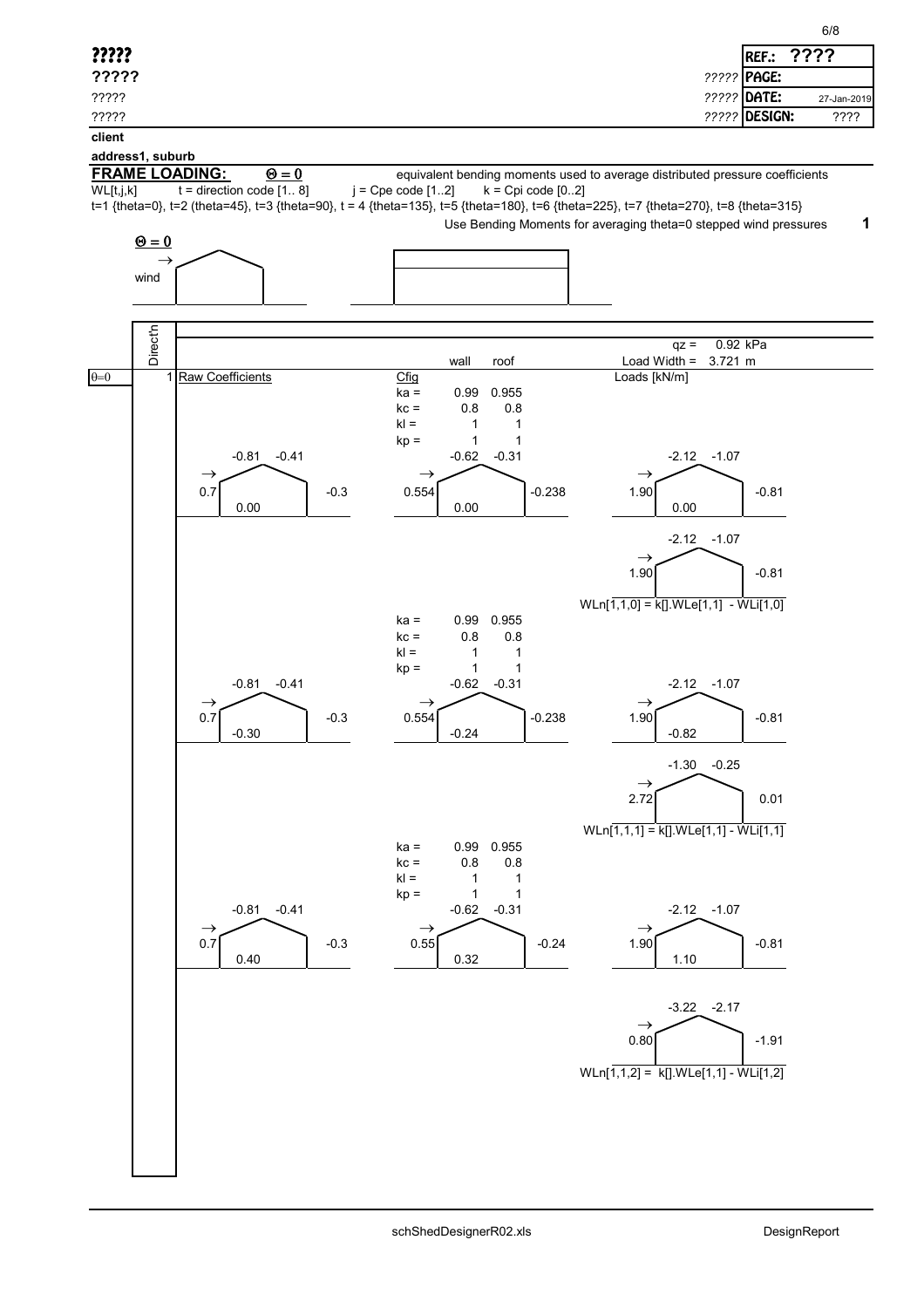|                                                                                                                                      |                                                                              | 7/8                        |
|--------------------------------------------------------------------------------------------------------------------------------------|------------------------------------------------------------------------------|----------------------------|
| ?????                                                                                                                                |                                                                              | ????<br>REF.:              |
| ?????                                                                                                                                |                                                                              | ????? PAGE:                |
| ?????                                                                                                                                |                                                                              | ????? DATE:<br>27-Jan-2019 |
| ?????                                                                                                                                |                                                                              | ????? DESIGN:<br>????      |
| client                                                                                                                               |                                                                              |                            |
| address1, suburb<br><b>FRAME LOADING:</b><br>$\Theta = 90$                                                                           | equivalent bending moments used to average distributed pressure coefficients |                            |
| $t =$ direction code $[1 8]$<br>WL[t,j,k]                                                                                            | $j = Cpe code [12]$<br>$k = Cpi code [02]$                                   |                            |
| t=1 {theta=0}, t=2 (theta=45), t=3 {theta=90}, t = 4 {theta=135}, t=5 {theta=180}, t=6 {theta=225}, t=7 {theta=270}, t=8 {theta=315} | Use Bending Moments for averaging theta=0 stepped wind pressures             | 1                          |
| $\underline{\Theta} = 90$                                                                                                            |                                                                              |                            |
| $\rightarrow$                                                                                                                        |                                                                              |                            |
|                                                                                                                                      |                                                                              |                            |
| $\mathsf I$                                                                                                                          |                                                                              |                            |
| Direct'n                                                                                                                             |                                                                              |                            |
|                                                                                                                                      | $qz =$<br>wall<br>Load Width $=$<br>roof                                     | 0.92 kPa<br>3.721 m        |
| Typical Frame (2nd Frame in from end)                                                                                                |                                                                              |                            |
| 3 Raw Coefficients<br>$\overline{\theta=90}$<br>$\pmb{0}$<br>0.00<br>$\mathbf{1}$<br>$n=$                                            | Loads [kN/m]<br>Cfig<br>0.955<br>$ka =$<br>0.99                              |                            |
|                                                                                                                                      | $kc =$<br>0.95<br>0.95                                                       |                            |
|                                                                                                                                      | $kl =$<br>$\mathbf{1}$<br>$\mathbf{1}$<br>$\mathbf{1}$<br>1<br>$kp =$        |                            |
| $-0.68$<br>$-0.68$                                                                                                                   | $-0.61$<br>$-2.10$<br>$-0.61$                                                | $-2.10$                    |
| $-0.56$<br>$-0.56$                                                                                                                   | $\rightarrow$<br>$\rightarrow$<br>$-0.531$<br>$-1.82$<br>$-0.531$            | $-1.82$                    |
| 0.00                                                                                                                                 | 0.00<br>0.00                                                                 |                            |
|                                                                                                                                      | $-2.10$                                                                      | $-2.10$                    |
|                                                                                                                                      | $\rightarrow$                                                                |                            |
|                                                                                                                                      | $-1.82$                                                                      | $-1.82$                    |
|                                                                                                                                      | WLn[3,1,0] = k[] WLe[3,1] - WLi[3,0]                                         |                            |
|                                                                                                                                      | 0.955<br>$ka =$<br>0.99<br>$kc =$<br>1<br>1                                  |                            |
|                                                                                                                                      | $kl =$<br>1<br>1                                                             |                            |
| $-0.68$<br>$-0.68$                                                                                                                   | $\mathbf{1}$<br>1<br>$kp =$<br>$-0.64$<br>$-2.21$<br>$-0.64$                 | $-2.21$                    |
|                                                                                                                                      | $\rightarrow$<br>$\rightarrow$                                               |                            |
| $-0.565$<br>$-0.565$                                                                                                                 | $-0.559$<br>$-1.91$<br>$-0.559$                                              | $-1.91$                    |
| $-0.30$                                                                                                                              | $-0.30$<br>$-1.03$                                                           |                            |
|                                                                                                                                      |                                                                              | $-1.18 - 1.18$             |
|                                                                                                                                      | $\rightarrow$<br>$-0.89$                                                     | $-0.89$                    |
|                                                                                                                                      |                                                                              |                            |
|                                                                                                                                      | WLn[3,1,1] = k[] WLe[3,1] - WLi[3,1]<br>0.955<br>$ka =$<br>0.99              |                            |
|                                                                                                                                      | 0.95<br>$kc =$<br>0.95                                                       |                            |
|                                                                                                                                      | $kl =$<br>$\mathbf 1$<br>$\mathbf{1}$<br>$\mathbf{1}$<br>1<br>$kp =$         |                            |
| $-0.68$<br>$-0.68$                                                                                                                   | $-0.61$<br>$-0.61$                                                           | $-2.10 -2.10$              |
| $-0.565$<br>$-0.565$                                                                                                                 | $\rightarrow$<br>$\rightarrow$<br>$-0.53$<br>$-1.82$<br>$-0.53$              | $-1.82$                    |
| 0.40                                                                                                                                 | 0.38<br>1.30                                                                 |                            |
|                                                                                                                                      |                                                                              |                            |
|                                                                                                                                      |                                                                              | $-3.40 -3.40$              |
|                                                                                                                                      | $\rightarrow$<br>$-3.12$                                                     | $-3.12$                    |
|                                                                                                                                      |                                                                              |                            |
|                                                                                                                                      | WLn[3,1,2] = k[] WLe[3,1] - WLi[3,2]                                         |                            |
|                                                                                                                                      |                                                                              |                            |
|                                                                                                                                      |                                                                              |                            |
|                                                                                                                                      |                                                                              |                            |
|                                                                                                                                      |                                                                              |                            |